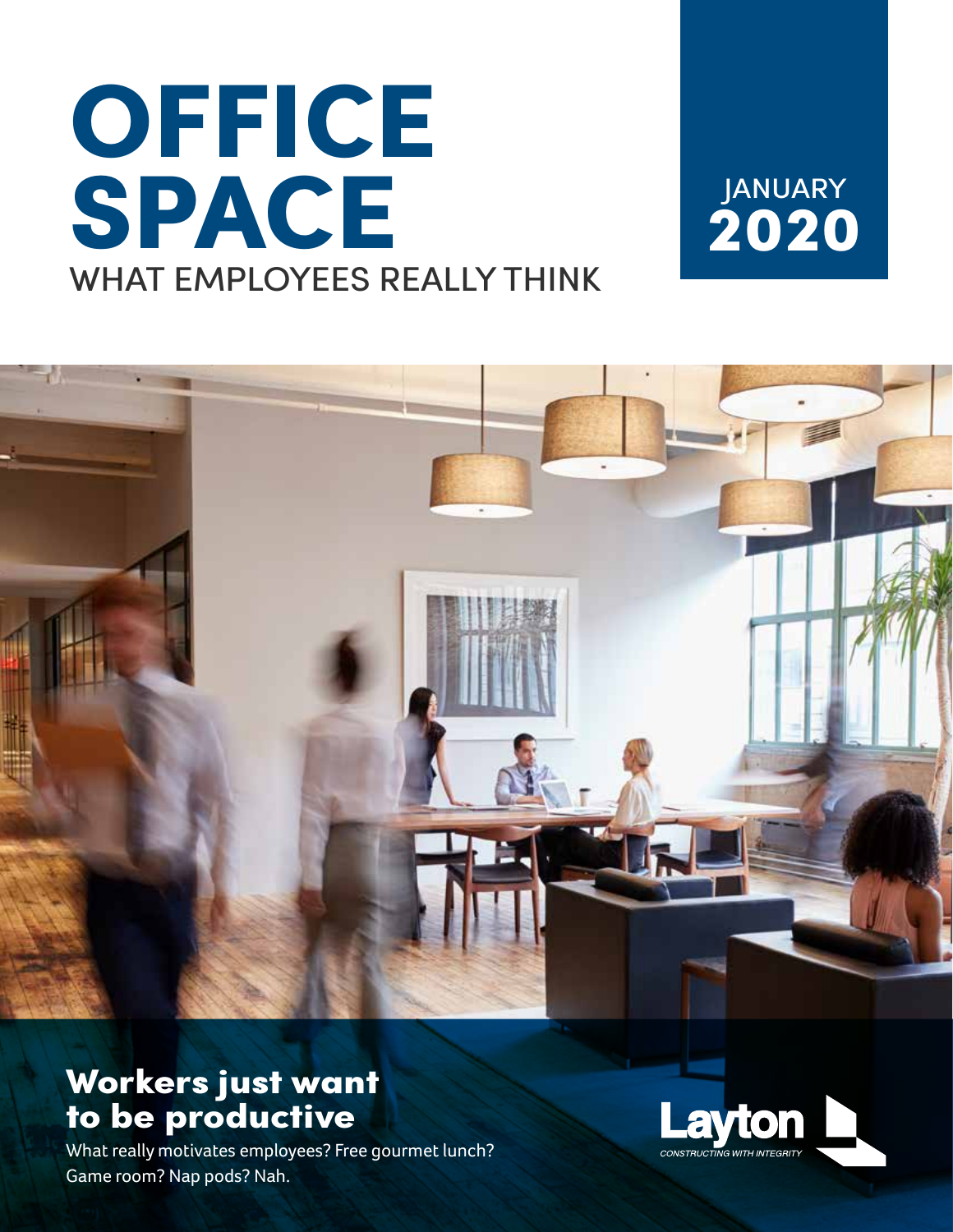

## Office Environment Plays a Critical role in Retaining & Attracting Top Talent

The latest economic indicators for Denver show that the market remains hot. While that's generally positive, it also puts pressure on local businesses trying to capture top talent and retain employees. **To keep up, management needs to consider all aspects of the employee experience.**

Compensation, benefits, stock options, vacation time… yes, these are all important factors for employees. But what becomes even more important in the day-to-day routine? **Office design.**

The next generation of spaces will need to focus on employee engagement strategies and human performance, with an increased awareness of the changes going on in the work experience.

To support our local customers, Layton Construction commissioned a study in late 2019 to ask Denver employees—**what do you really value in your office spaces? What do you need and what do you want?**

*\* Study conducted by independent research firm of 325 Denver-based office workers. It has a +/- 4.38% margin of error at the 95% confidence level. © 2020 Layton Construction LLC. See final page for usage restrictions.*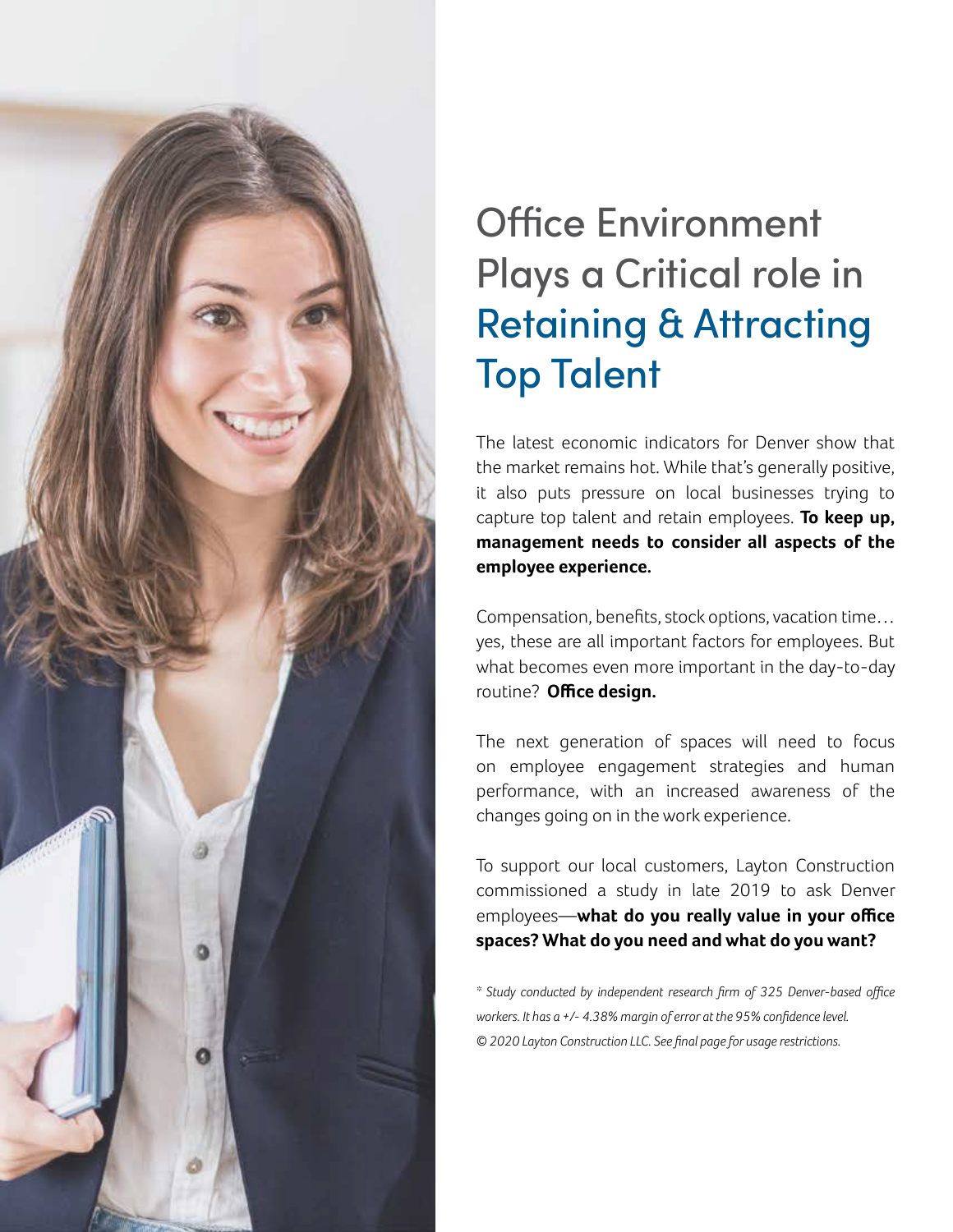## **EMPLOYEES SAY OFFICE SPACE IS MORE IMPORTANT THAN...**

- **• Vacation days**
- **• Their boss**
- **• Retirement benefits**
- **• Job title**
- **• Job seniority**
- **• Getting promoted**
- **• Their annual review**

### **WHAT RANKS HIGHER?**

- **• Salary**
- **• Working hours**
- **• Healthcare benefits**
- **• Commute**

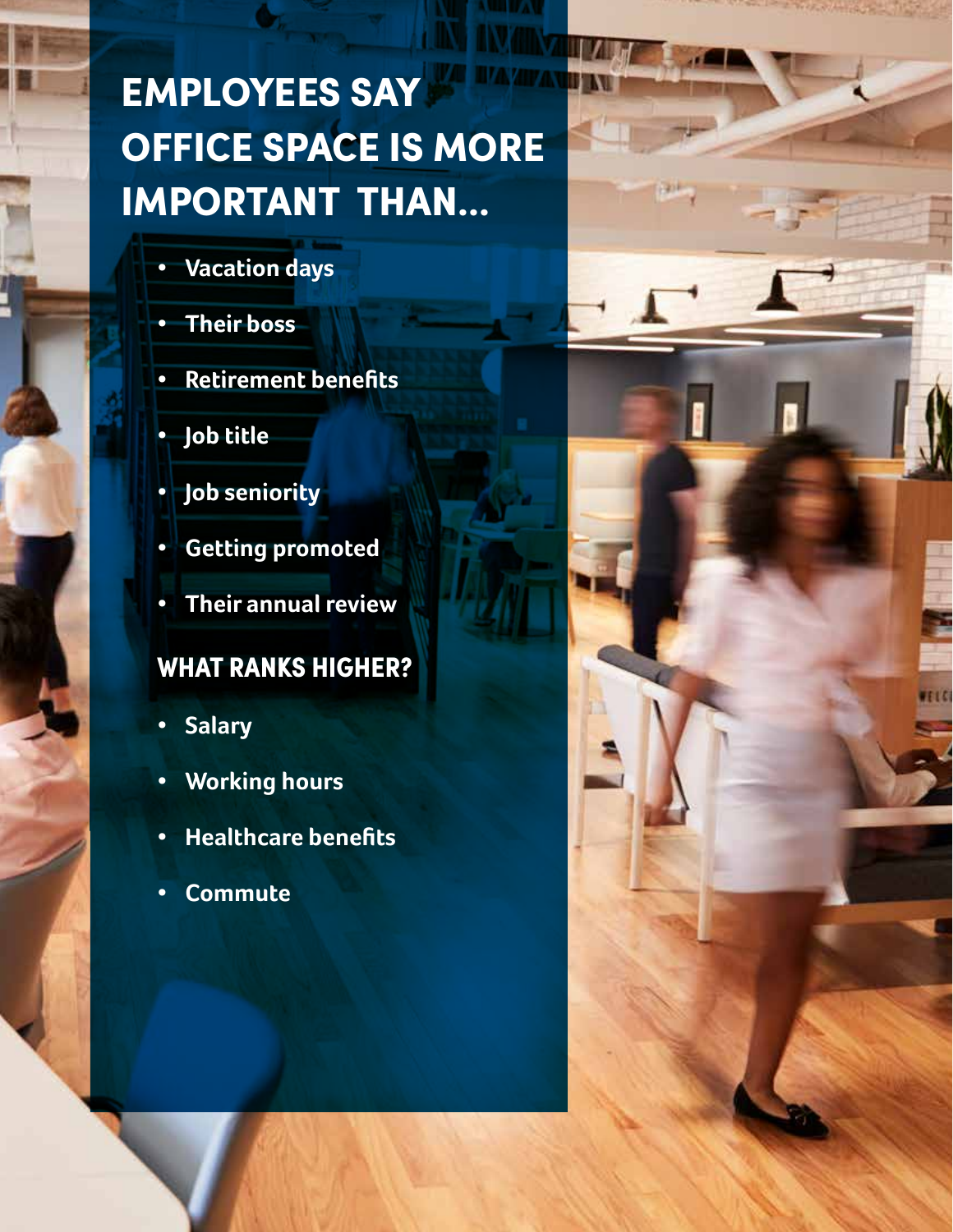## WHAT EMPLOYEES WANT MOST

- Many windows to the outside  $\bullet$
- **O** Private, quiet spaces to work
- **O** Natural lighting
- **O** Free snacks and drinks
- **O** Ergonomic desks and chairs



In an open office, focus rooms or even small conference rooms can be a great way to give employees lots of natural light and an as-needed, quiet place to work.

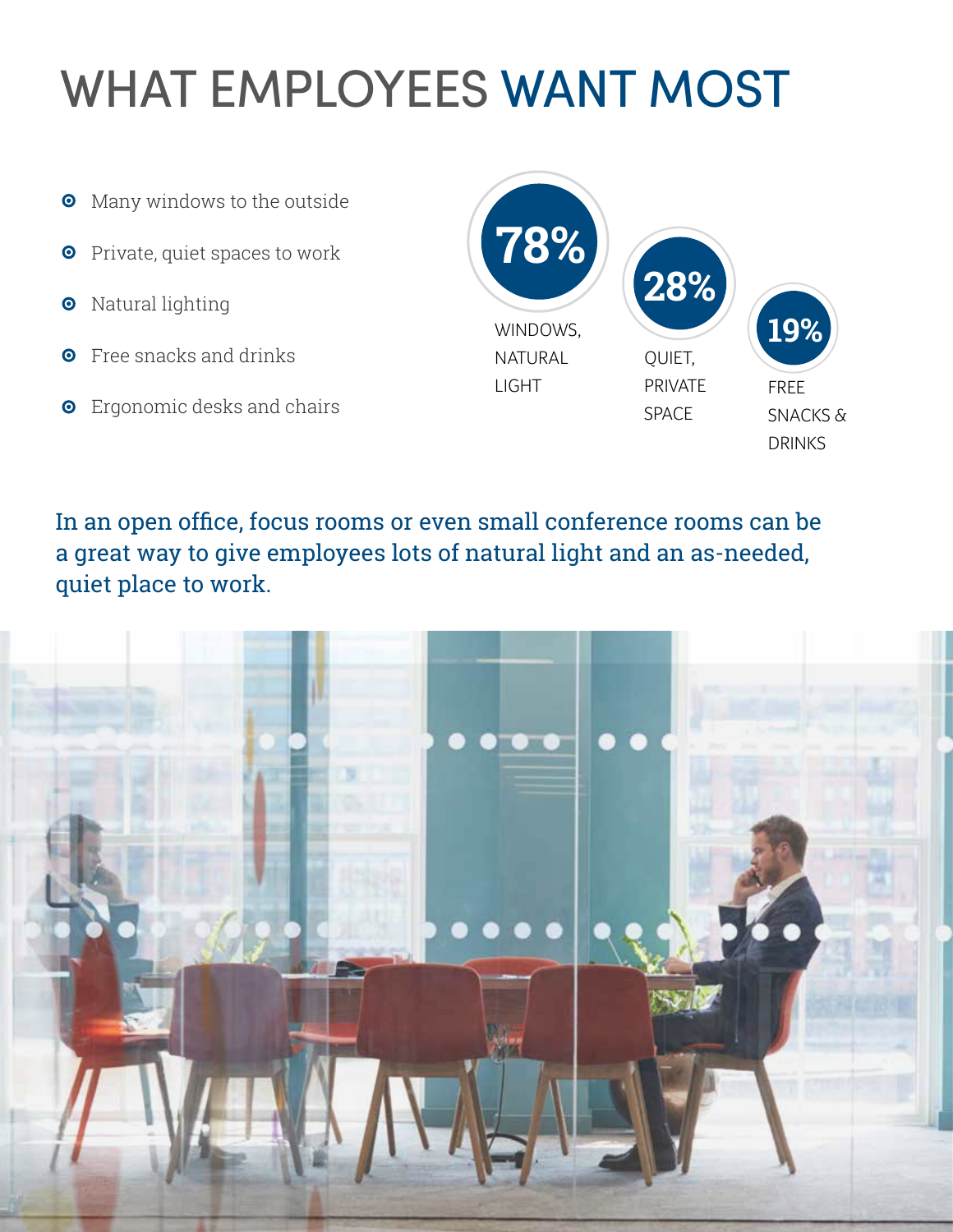

## SURPRISINGLY, NOT A BIG DEAL

Although it sounds cool, most survey respondents said an area where they can play games like ping pong and pool didn't really matter to them. Items that scored low on the workhappiness scale:

|           | • Informal meeting areas        | 2% |
|-----------|---------------------------------|----|
|           | • Games like ping pong and pool | 4% |
|           | <b>O</b> Clean eating area      | 6% |
|           | • Close access to dining        | 6% |
| $\bullet$ | Security that controls access   | 8% |

More than being pampered, employees want their immediate work area to be bright, and comfortable.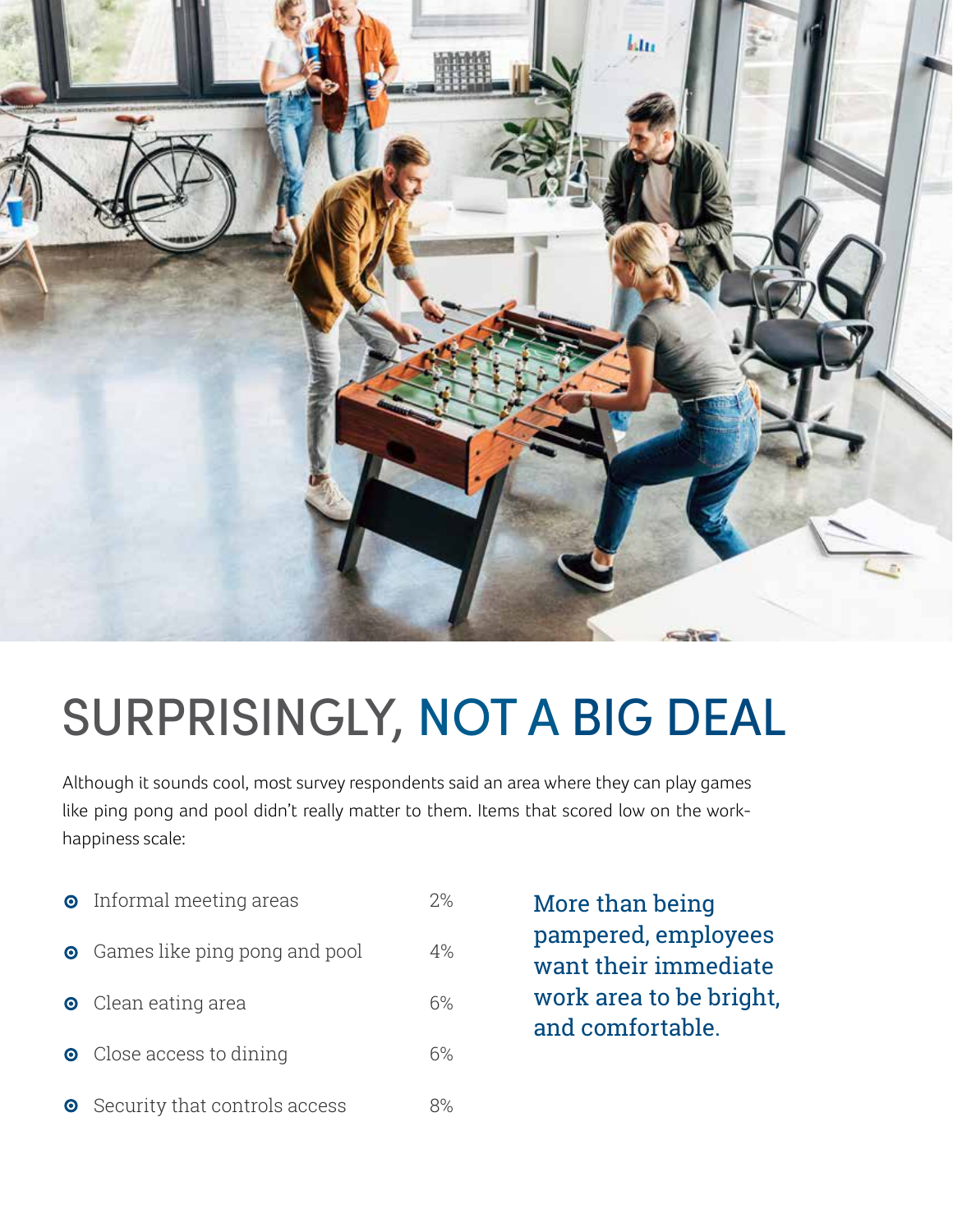## **What Contributes to a Productive Workplace?**

Want to make a top performer happy? Increase his/her productivity by minimizing office distractions. Also make sure the temperature and air circulation are optimal. And get rid of clutter.

#### HOURS OF PRODUCTIVE WORK BASED ON OFFICE TYPE



*35% of respondents said ergonomic desks and chairs were important to productivity.*



Only 10% of Denver employees surveyed would rather work at Starbucks than their office – but 50% would prefer to work at home.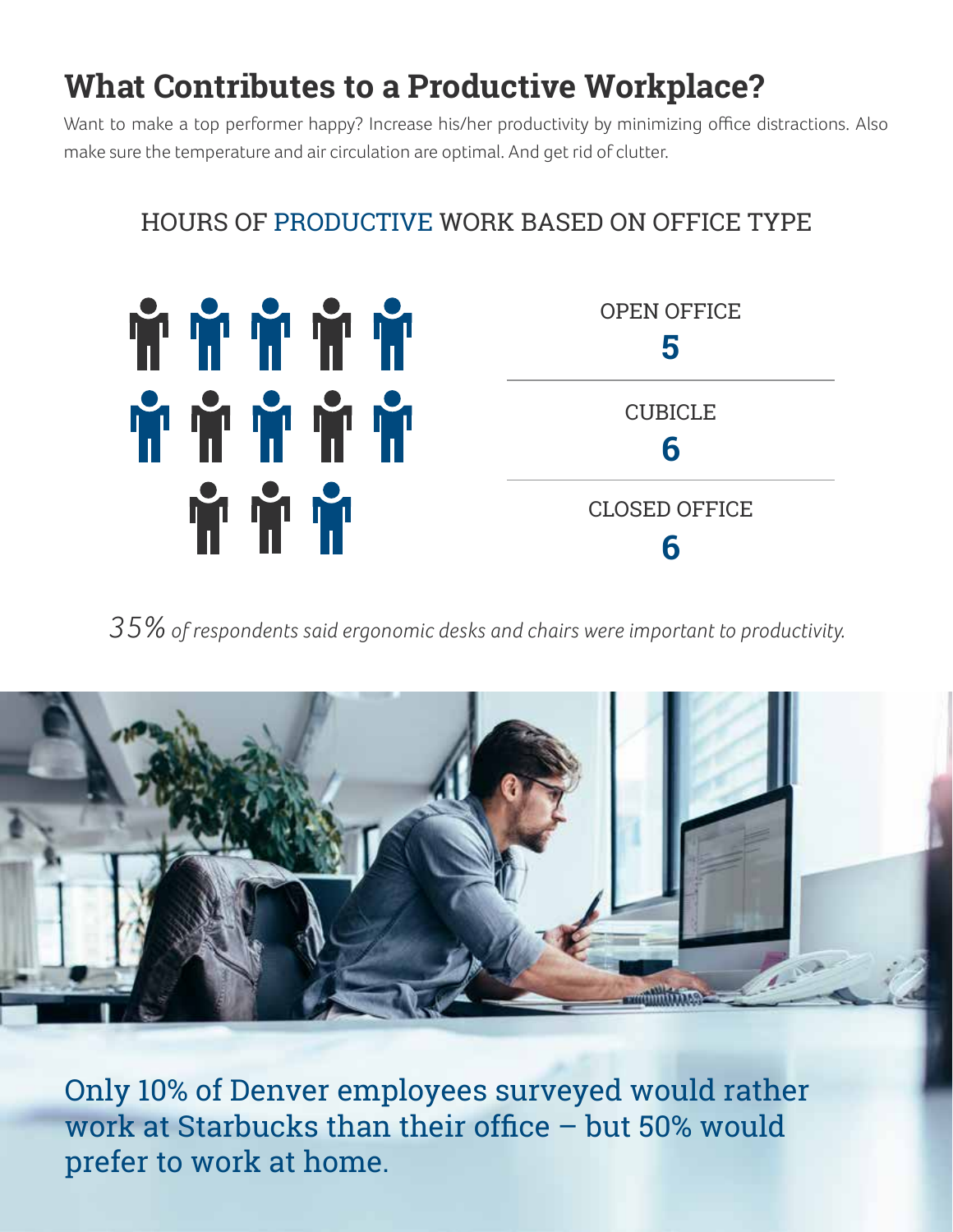## TOP COMPLAINTS

Too many distractions is the No. 1 complaint of Denver top performers – and **conversations by nearby co-workers is the top distraction.**



#### **Too many distractions**

95% of Denver employees say office distractions negatively affect their productivity. Men are 25% more likely than women to become distracted at work.

#### **Too cold**

Arguments about the temperature setting happen in 63% of Denver offices. Women are more likely to complain about the office being too cold, but both genders list it as a top complaint.

#### **No place for private conversation**

Finding a place to have a private phone call or personal conversation is a major challenge for many workers.

While Denver's top performers do just that...perform, they're as bothered by work interruptions as anyone else. Find ways to help minimize talking distractions and use that as a recruiting tool.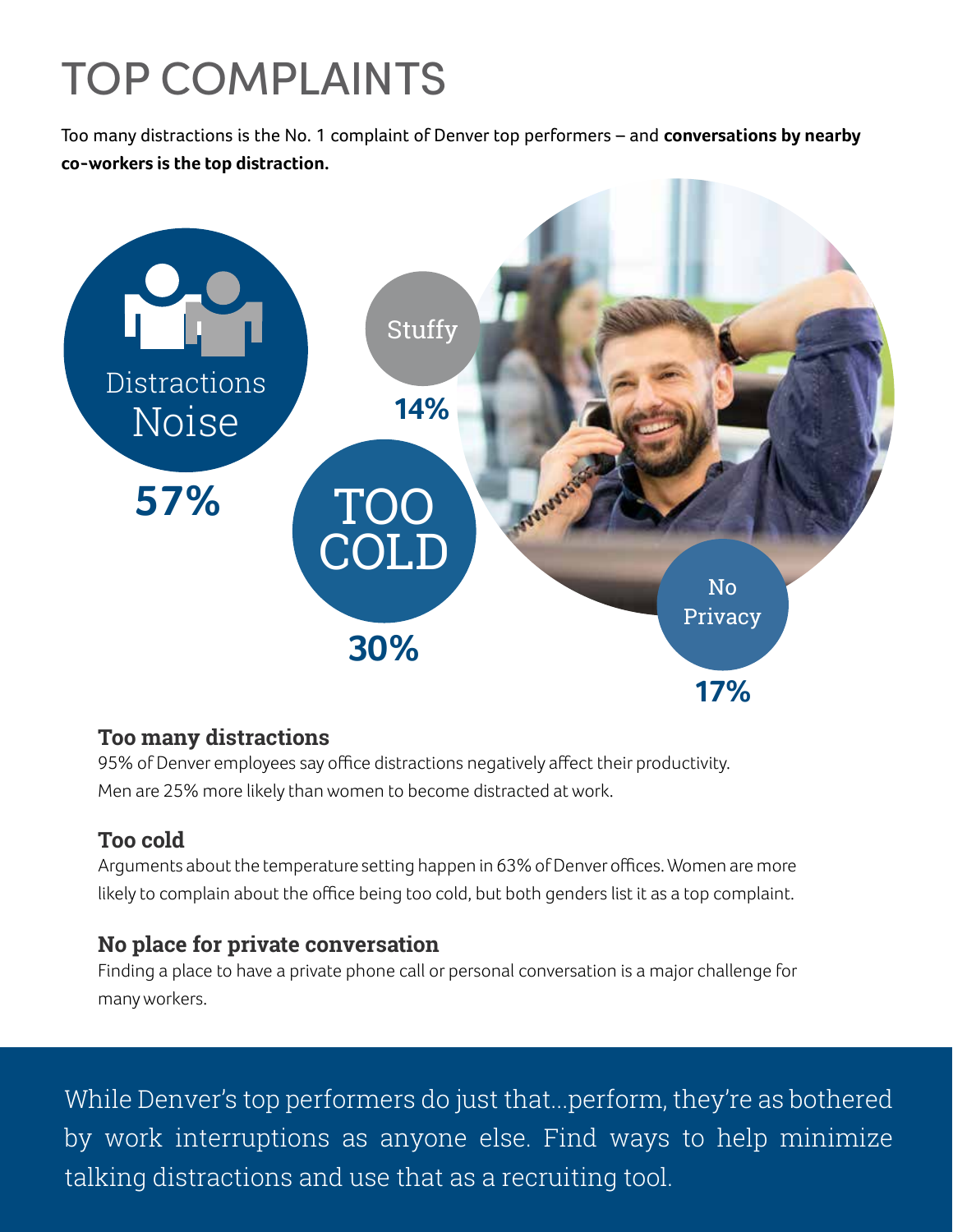

## **More Stats**

**69%** of employees will tolerate a boring meeting if there's food

**19%** of employees try to avoid using the bathroom at their office

**19%** of employees are concerned for their safety if they are alone in the office at night

**52%** of employees have lied when asked "How was your weekend?" because they didn't want to admit how boring it really was

**59%** of employees would quit their job tomorrow if they won the **lottery**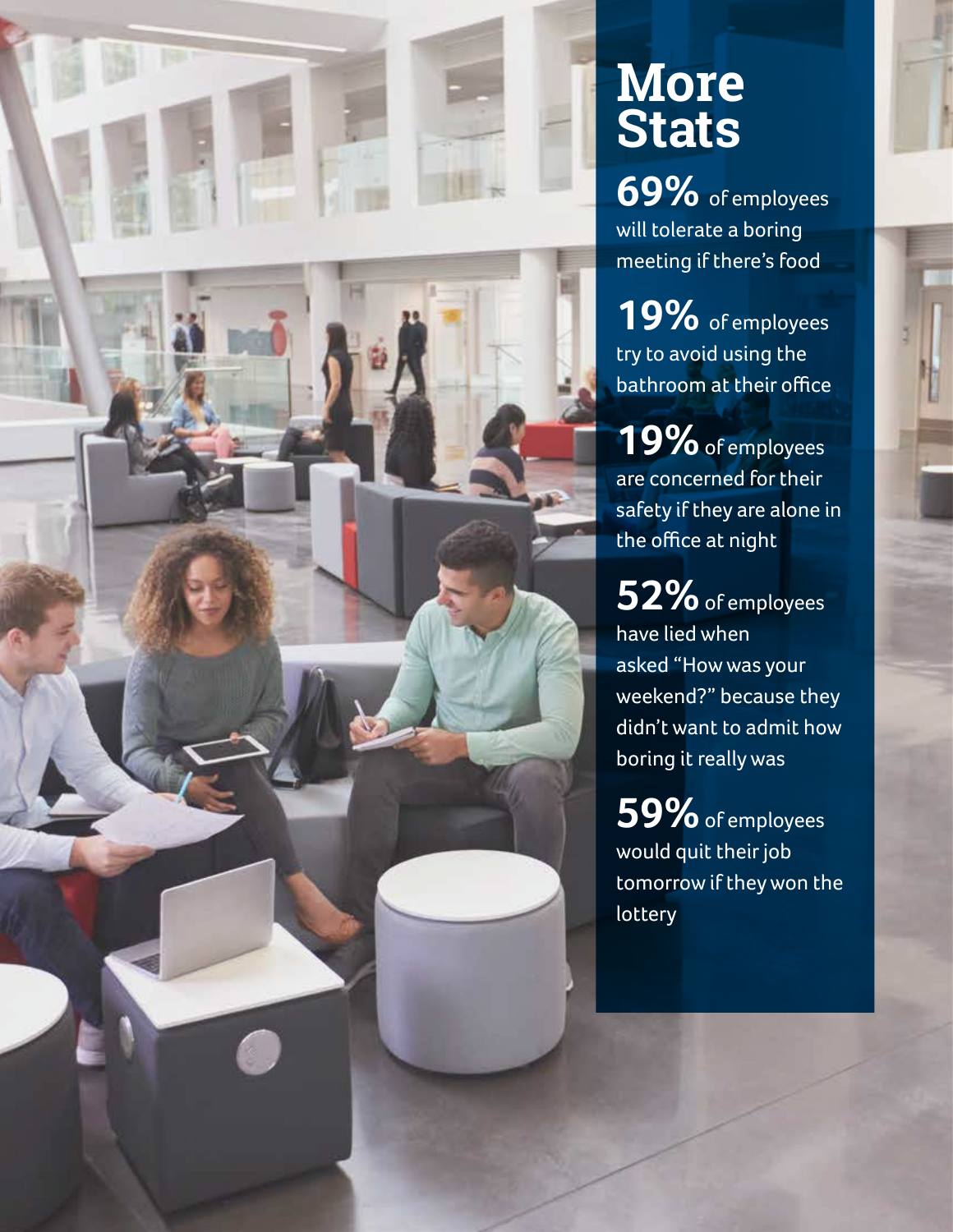| <b>Options</b> | # of Responses | Percentage |
|----------------|----------------|------------|
| Definitely     | 106            | 32.62%     |
| Probably       | 137            | 42.15%     |
| I don't know   | 22             | 6.77%      |
| Probably not   | 46             | 14.15%     |
| Definitely not | 14             | 4.31%      |

#### **Q1. Does your physical office environment make you happy?**

#### **Q2. Which best describes your office?**

| <b>Options</b>                 | # of Responses | Percentage |
|--------------------------------|----------------|------------|
| Open office with exposed desks | 145            | 44.62%     |
| Closed offices                 | 84             | 25.85%     |
| <b>Cubicles</b>                | 83             | 25.54%     |
| Other                          | 13             | 4.00%      |

#### **Q3. Which of the following office features make the biggest difference to your happiness at work? Select up to 3.**

| <b>Options</b>                       | # of Responses | Percentage |
|--------------------------------------|----------------|------------|
| Many windows to outside              | 174            | 54.21%     |
| Private spaces for quiet work        | 91             | 28.35%     |
| Natural lighting                     | 75             | 23.36%     |
| Free snacks and drinks               | 61             | 19.00%     |
| Ergonomic desks and chairs           | 58             | 18.07%     |
| Close parking                        | 55             | 17.13%     |
| Air circulation                      | 53             | 16.51%     |
| No clutter                           | 47             | 14.64%     |
| Walkable spaces outside              | 45             | 14.02%     |
| Open spaces                          | 38             | 11.84%     |
| Private stalls in bathroom           | 36             | 11.21%     |
| Common areas for mingling            | 29             | 9.03%      |
| Colorful environment                 | 27             | 8.41%      |
| Dogs allowed                         | 27             | 8.41%      |
| High ceilings                        | 25             | 7.79%      |
| Security that controls access inside | 25             | 7.79%      |
| Close access to dining               | 20             | 6.23%      |
| Clean eating area                    | 20             | 6.23%      |
| Games like pool and ping pong        | 14             | 4.36%      |
| Informal meeting areas               | 7              | 2.18%      |
| Other                                | 5              | 1.56%      |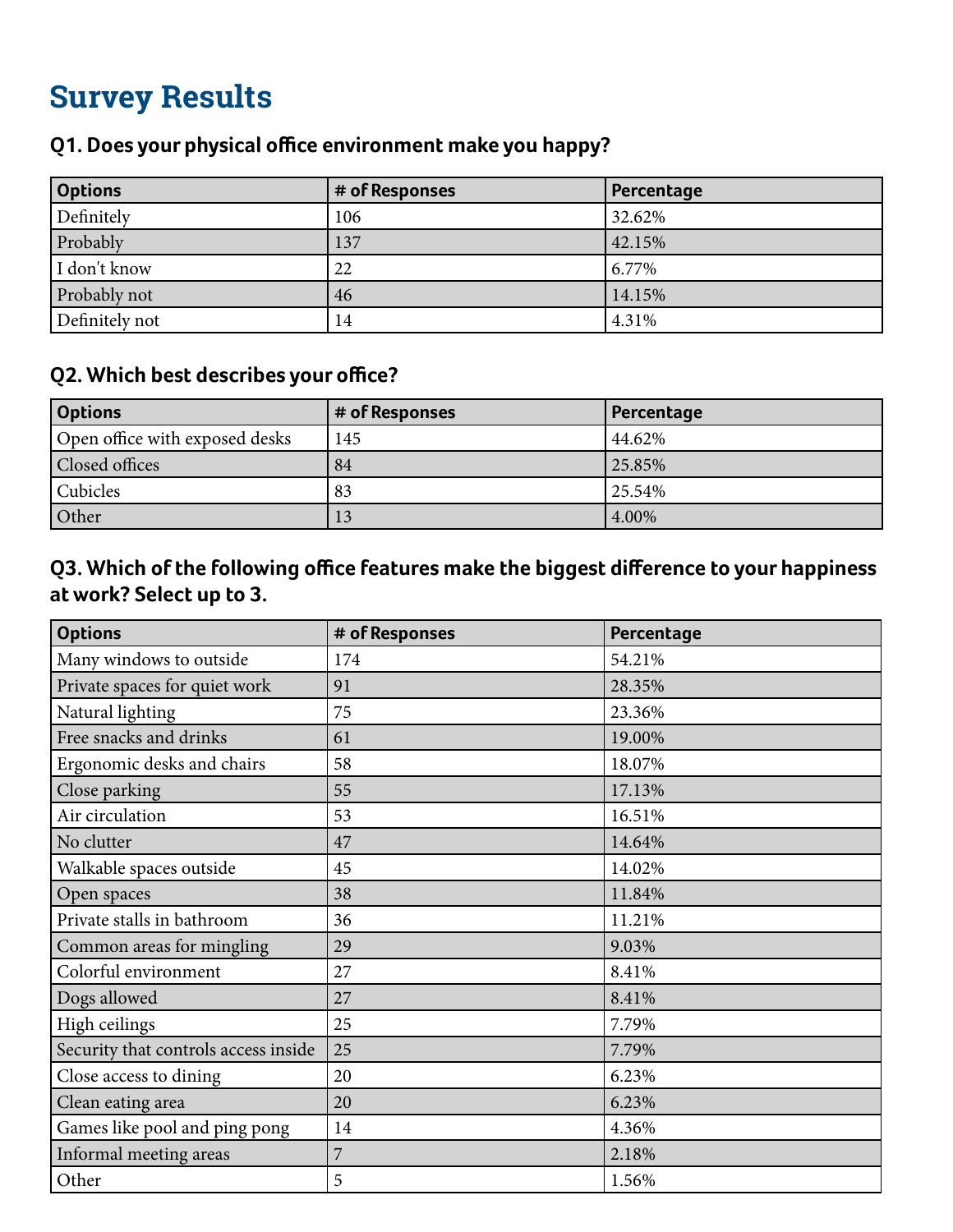#### **Q4. Which of the following make the biggest difference to your productivity at work? Select up to 3.**

| <b>Options</b>                       | # of Responses | Percentage |
|--------------------------------------|----------------|------------|
| Private, quiet spaces for work       | 149            | 47.00%     |
| Ergonomic desks and chairs           | 107            | 33.75%     |
| Many windows to outside              | 96             | 30.28%     |
| Natural lighting                     | 86             | 27.13%     |
| No clutter                           | 69             | 21.77%     |
| Air circulation                      | 59             | 18.61%     |
| Free snacks and drinks               | 42             | 13.25%     |
| Open spaces                          | 37             | 11.67%     |
| Common areas for mingling            | 32             | 10.09%     |
| Walkable spaces outside              | 28             | 8.83%      |
| Colorful environment                 | 26             | 8.20%      |
| Informal meeting areas               | 24             | 7.57%      |
| Close parking                        | 23             | 7.26%      |
| Security that controls access inside | 19             | 5.99%      |
| Clean eating area                    | 17             | 5.36%      |
| High ceilings                        | 14             | 4.42%      |
| Dogs allowed                         | 14             | 4.42%      |
| Private stalls in bathroom           | 11             | 3.47%      |
| Close access to dining               | 10             | 3.15%      |
| Games like pool and ping pong        | 5              | 1.58%      |
| Other                                | $\overline{2}$ | 0.63%      |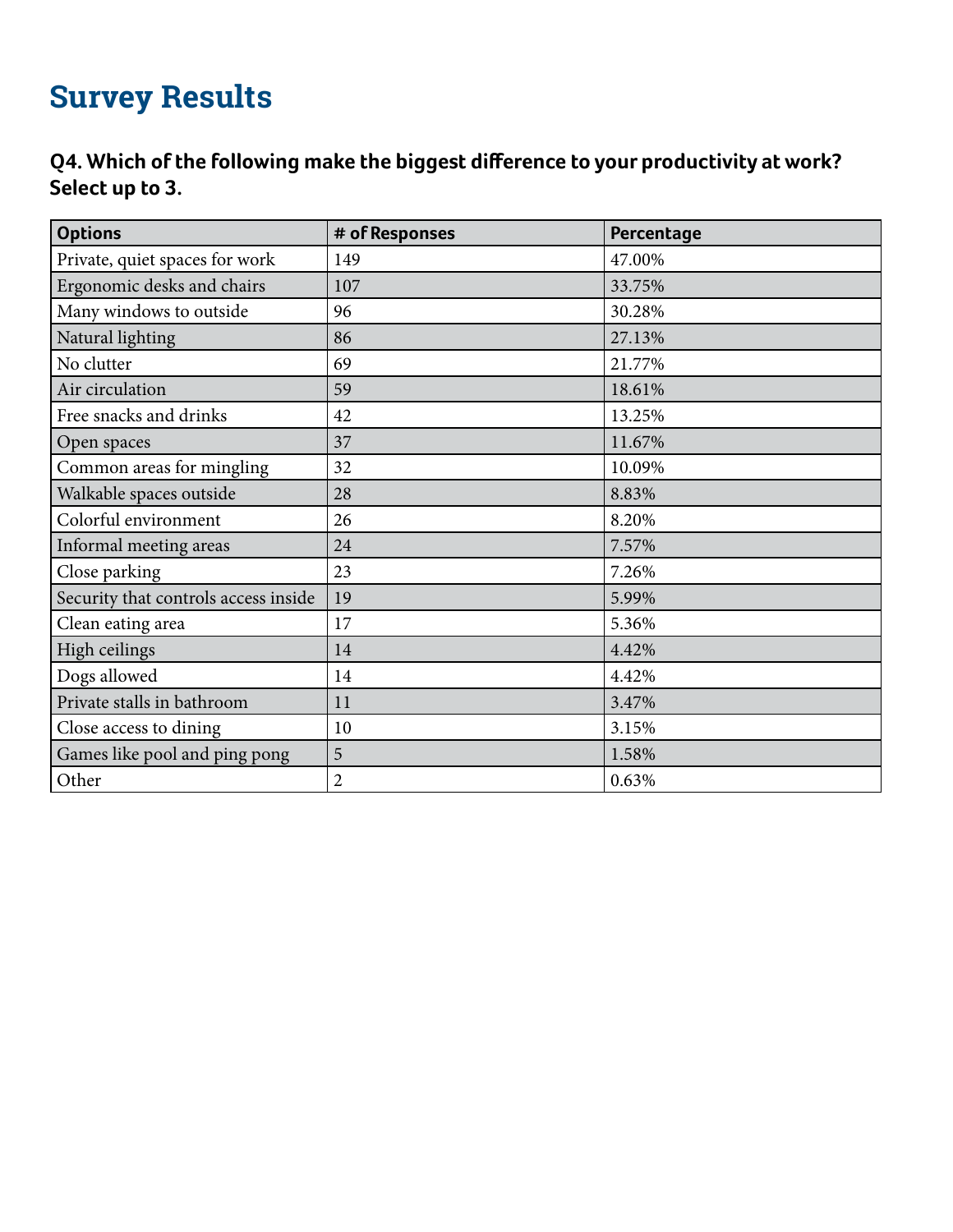#### **Q5. Does your current office setting have any of the following? Select all that apply.**

| <b>Options</b>                       | # of Responses | Percentage |
|--------------------------------------|----------------|------------|
| Many windows to outside              | 146            | 46.95%     |
| Close parking                        | 81             | 26.05%     |
| Air circulation                      | 65             | 20.90%     |
| Private spaces for quiet work        | 64             | 20.58%     |
| Common areas for mingling            | 54             | 17.36%     |
| Walkable spaces outside              | 52             | 16.72%     |
| Private stalls in bathroom           | 49             | 15.76%     |
| Ergonomic desks and chairs           | 48             | 15.43%     |
| Natural lighting                     | 48             | 15.43%     |
| High ceilings                        | 42             | 13.50%     |
| Security that controls access inside | 39             | 12.54%     |
| Free snacks and drinks               | 37             | 11.90%     |
| Open spaces                          | 32             | 10.29%     |
| Close access to dining               | 31             | 9.97%      |
| No clutter                           | 21             | 6.75%      |
| Informal meeting areas               | 21             | 6.75%      |
| Clean eating area                    | 20             | 6.43%      |
| Colorful environment                 | 19             | 6.11%      |
| Dogs allowed                         | 14             | 4.50%      |
| Games like pool and ping pong        | 12             | 3.86%      |
| Other                                | $\overline{c}$ | 0.64%      |

#### **Q6. Given the choice, would you rather work more often at your office, or at any of the following settings?**

| <b>Options</b>                      | # of Responses | Percentage |
|-------------------------------------|----------------|------------|
| At home                             | 194            | 50.39%     |
| None - I'd rather work at my office | 76             | 19.74%     |
| A Starbucks or similar public place | 37             | 9.61%      |
| A library                           | 28             | 7.27%      |
| A co-working space                  | 28             | 7.27%      |
| Outside                             | 22             | 5.71%      |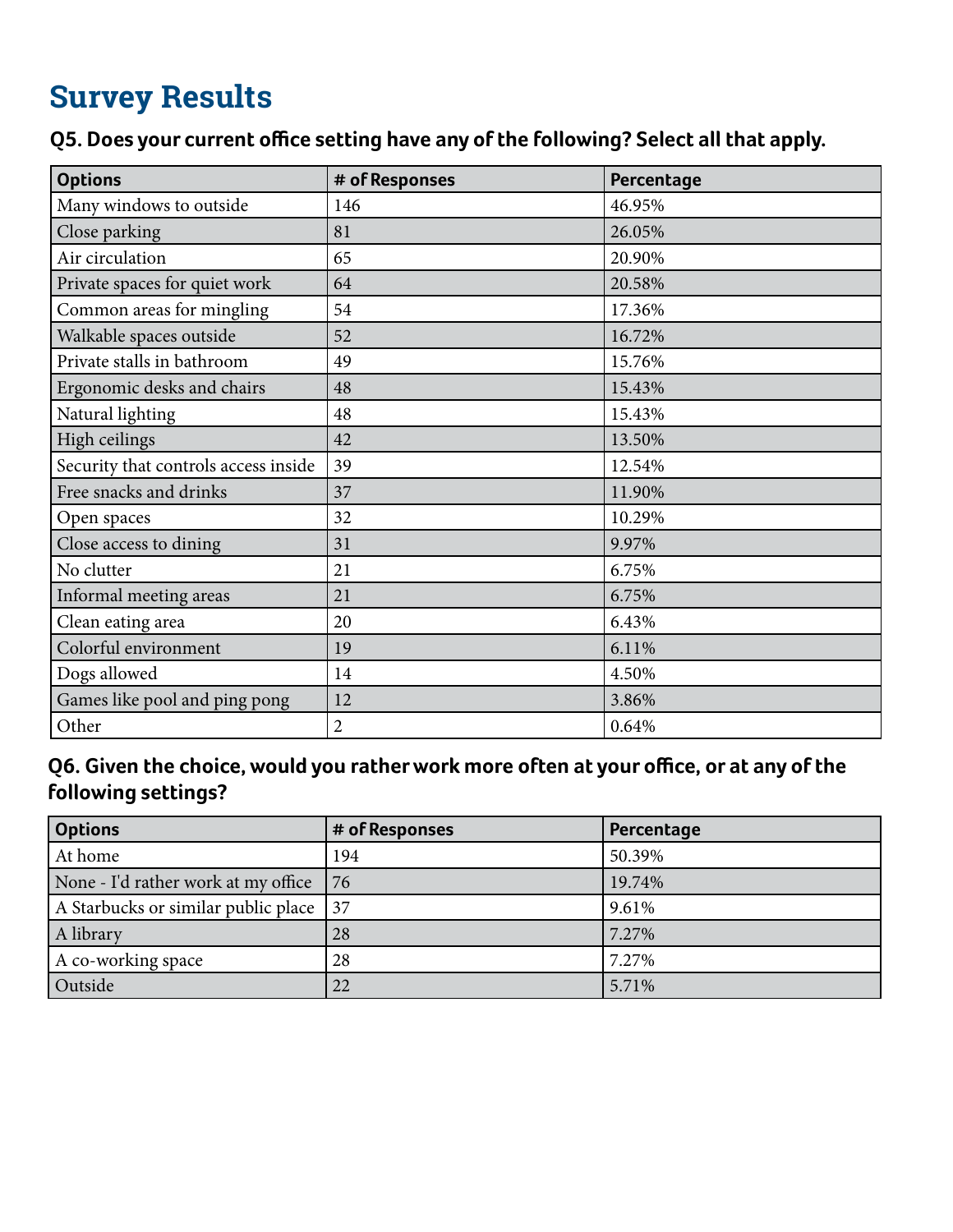#### **Q7. Have you ever made up an excuse to leave the office because you needed to get out of your office environment?**

| <b>Options</b> | # of Responses | Percentage |
|----------------|----------------|------------|
| Definitely     | 110            | 35.37%     |
| Probably       | 96             | 30.87%     |
| Probably not   | 52             | 16.72%     |
| Definitely not | 42             | 13.50%     |
| I don't know   | 11             | 3.54%      |

#### **Q8. What are you top complaints, if any, about your office setting?**

| <b>Options</b>                    | # of Responses | Percentage |
|-----------------------------------|----------------|------------|
| Too many distractions             | 100            | 32.36%     |
| Too cold                          | 92             | 29.77%     |
| Too noisy                         | 76             | 24.60%     |
| No place for private conversation | 53             | 17.15%     |
| Poor lighting                     | 44             | 14.24%     |
| Stuffy                            | 43             | 13.92%     |
| Too crowded                       | 41             | 13.27%     |
| Too hot                           | 39             | 12.62%     |
| Lack of parking                   | 38             | 12.30%     |
| None of these                     | 35             | 11.33%     |
| Bad wifi or data                  | 34             | 11.00%     |
| Strange smells from kitchen       | 19             | 6.15%      |
| Dirty                             | 18             | 5.83%      |
| Cluttered                         | 18             | 5.83%      |
| Too empty                         | 16             | 5.18%      |
| No privacy in bathroom            | 13             | 4.21%      |
| Other                             | 5              | 1.62%      |

#### **Q9. Is your office restroom "gross"?**

| <b>Options</b> | $#$ of Responses | Percentage |
|----------------|------------------|------------|
| No             | 256              | 82.85%     |
| <b>Yes</b>     | 53               | 17.15%     |

#### **Q10. Which best describes your employer?**

| <b>Options</b>                                                                      | $#$ of Resp. | $\frac{9}{6}$ |
|-------------------------------------------------------------------------------------|--------------|---------------|
| My employer is somewhat concerned about providing a comfortable office environment  | 144          | 46.60%        |
| My employer is extremely concerned about providing a comfortable office environment | 110          | 35.60%        |
| My employer is not concerned about providing a comfortable office environment       | 55           | 17.80%        |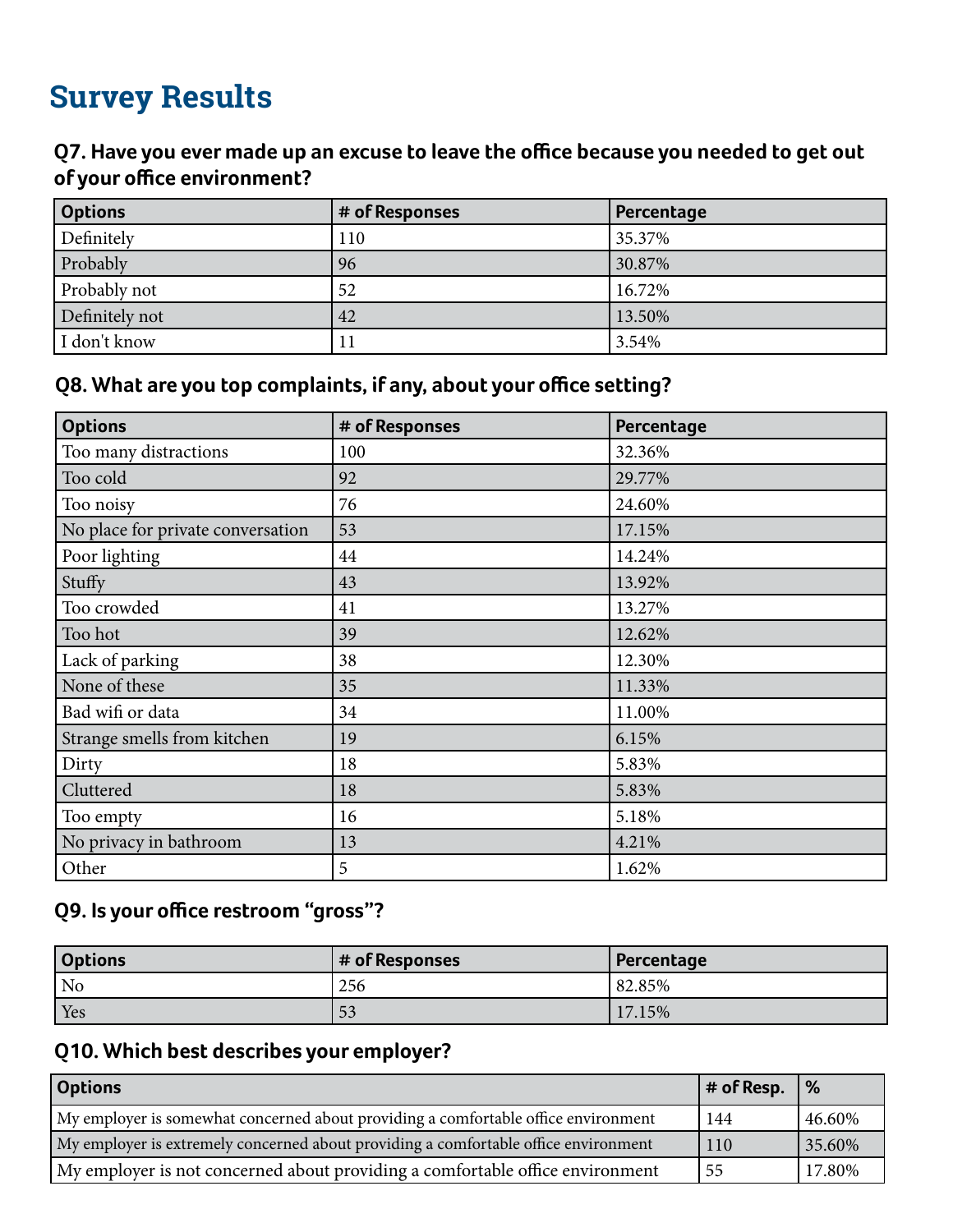| <b>Options</b>      | # of Responses | Percentage |
|---------------------|----------------|------------|
| Once in a while     | 143            | 46.28%     |
| About half the time | 81             | 26.21%     |
| Most of the time    | 57             | 18.45%     |
| Never               | 16             | 5.18%      |
| Always              | 12             | 3.88%      |

#### **Q11. How often do office distractions negatively affect your productivity?**

#### **Q12. What are the top distractions at your office? Select any that apply.**

| <b>Options</b>                           | # of Responses | Percentage |
|------------------------------------------|----------------|------------|
| Talking                                  | 187            | 60.71%     |
| People approaching me about<br>something | 128            | 41.56%     |
| Phone conversations                      | 112            | 36.36%     |
| People walking by                        | 101            | 32.79%     |
| Ringing phones or other devices          | 78             | 25.32%     |
| Laughter                                 | 67             | 21.75%     |
| None of these                            | 17             | 5.52%      |
| Music                                    | 15             | 4.87%      |
| Office games (pool, ping pong etc)       | 11             | 3.57%      |
| Animals                                  | 10             | 3.25%      |

#### **Q13. On average, for how many hours per working day are you at maximum productivity?**

| <b>Options</b>   | # of Responses        | Percentage |
|------------------|-----------------------|------------|
| 6                | 77                    | 25.00%     |
| 5                | 61                    | 19.81%     |
| $\overline{4}$   | 56                    | 18.18%     |
| $\mathfrak{Z}$   | 30                    | 9.74%      |
| 7                | 28                    | 9.09%      |
| $\,8\,$          | 22                    | 7.14%      |
| $12+$            | 19                    | 6.17%      |
| $\overline{2}$   | 8                     | 2.60%      |
|                  | 2                     | 0.65%      |
| 9                | $\overline{2}$        | 0.65%      |
| 10               | $\overline{2}$        | 0.65%      |
| 11               | $\mathbf{\mathbf{I}}$ | 0.32%      |
| $\boldsymbol{0}$ | $\boldsymbol{0}$      | $0.00\%$   |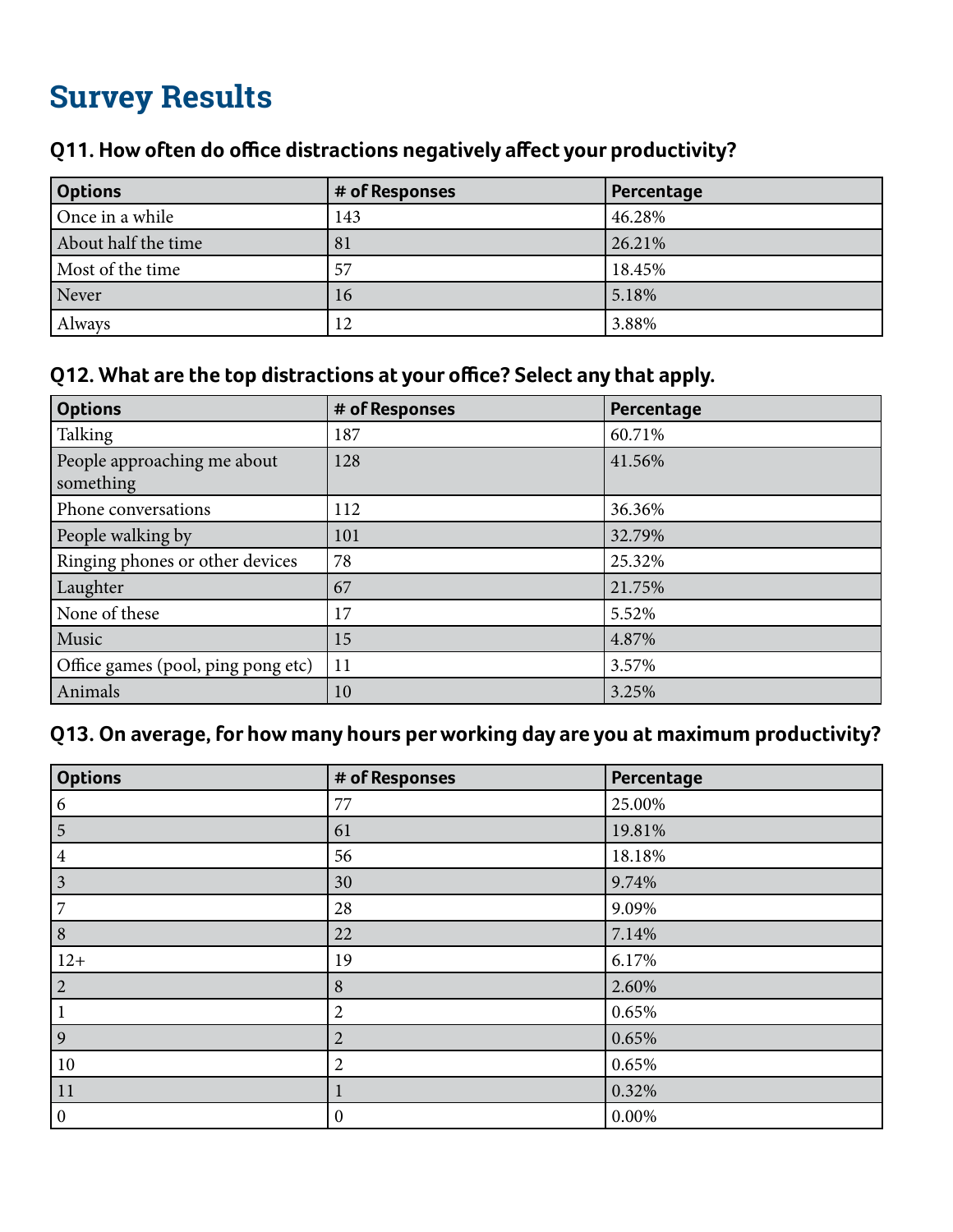#### **Q14. What would reduce distractions at work? Select any that apply.**

| <b>Options</b>                          | # of Responses | Percentage |
|-----------------------------------------|----------------|------------|
| Fewer people interruptions              | 163            | 52.92%     |
| Working from home                       | 122            | 39.61%     |
| A quieter office environment            | 110            | 35.71%     |
| Fewer meetings                          | 78             | 25.32%     |
| Less multitasking                       | 70             | 22.73%     |
| Less email                              | 68             | 22.08%     |
| Turn off phone notifications            | 45             | 14.61%     |
| Less social media                       | 34             | 11.04%     |
| Less office clutter                     | 29             | 9.42%      |
| No animal policy                        | 9              | 2.92%      |
| Other                                   | 4              | 1.30%      |
| No office games (pool, ping pong, etc.) | 3              | 0.97%      |

#### **Q15. Have you ever snuck a nap in any of the following places during working hours?**

| <b>Options</b>                                    | # of Responses | Percentage |
|---------------------------------------------------|----------------|------------|
| No, I haven't snuck a nap during<br>working hours | 186            | 60.39%     |
| My car                                            | 75             | 24.35%     |
| My desk                                           | 34             | 11.04%     |
| Break room                                        | 22             | 7.14%      |
| A couch in the office                             | 21             | 6.82%      |
| A bathroom lounge                                 | 17             | 5.52%      |
| Warehouse                                         | 5              | 1.62%      |
| A meeting room                                    | 5              | 1.62%      |
| Other                                             | 4              | 1.30%      |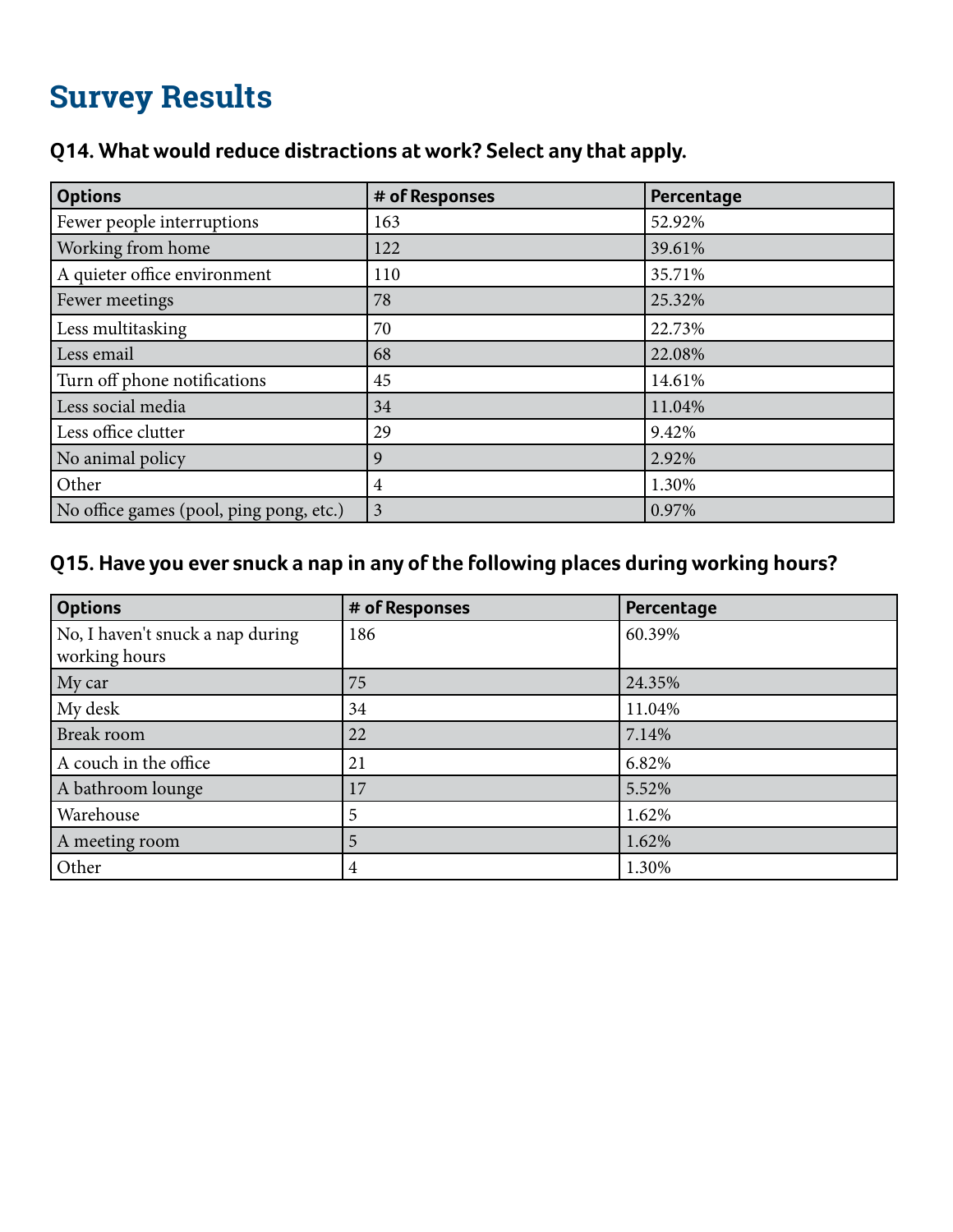| <b>Options</b>      | # of Responses | Percentage |
|---------------------|----------------|------------|
| Salary              | 218            | 70.78%     |
| Working hours       | 129            | 41.88%     |
| Healthcare benefits | 83             | 26.95%     |
| Commute             | 75             | 24.35%     |
| Co-workers          | 73             | 23.70%     |
| Office environment  | 63             | 20.45%     |
| Vacation days       | 60             | 19.48%     |
| <b>Boss</b>         | 49             | 15.91%     |
| Retirement benefits | 37             | 12.01%     |
| Job title           | 20             | 6.49%      |
| Job seniority       | 14             | 4.55%      |
| Other               | 12             | 3.90%      |
| Promoted            | 11             | 3.57%      |
| Annual review       | $\overline{4}$ | 1.30%      |

#### **Q16. Which is most important to you at work? Select up to three.**

#### **Q17. Have you ever turned down a job because you didn't like the office setting?**

| <b>Options</b> | # of Responses | Percentage |
|----------------|----------------|------------|
| Probably not   | 104            | 33.77%     |
| Definitely not | 86             | 27.92%     |
| Probably       | 63             | 20.45%     |
| Definitely     | 55             | 17.86%     |

#### **Q18. What kind of priority is the office setting when it comes to accepting a new job?**

| <b>Options</b>        | # of Responses | Percentage |
|-----------------------|----------------|------------|
| #1 priority           | 23             | 7.49%      |
| #2 priority           | 34             | 11.07%     |
| #3 priority           | 91             | 29.64%     |
| #4 priority           | 61             | 19.87%     |
| #5priority            | 44             | 14.33%     |
| #6 priority           | 18             | 5.86%      |
| #7 priority           | 11             | 3.58%      |
| #8 priority           | 5              | 1.63%      |
| #9 priority           | 2              | 0.65%      |
| #10 priority          | 7              | 2.28%      |
| Not a top 10 priority | 11             | 3.58%      |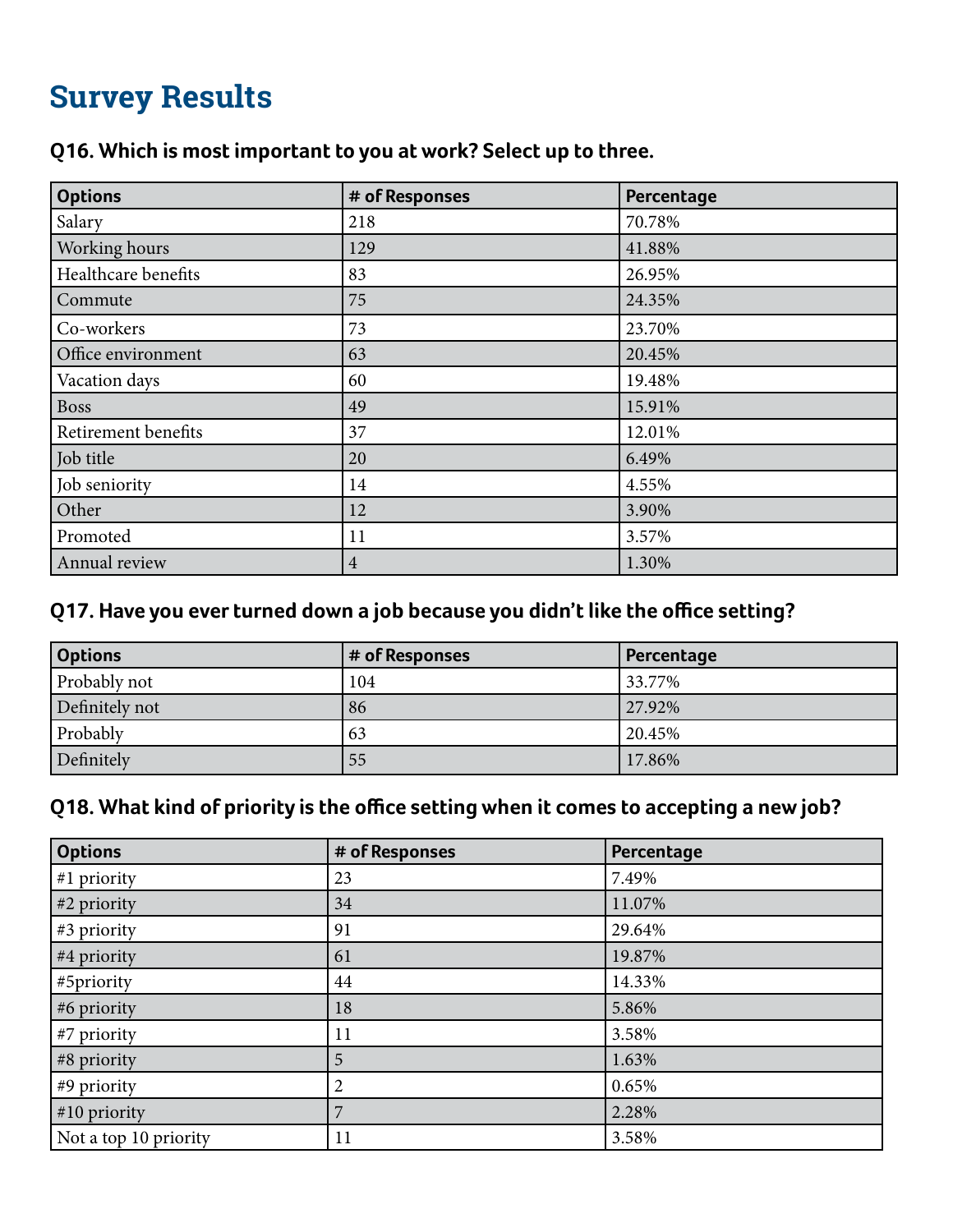#### **Q19. Have you ever quit a job because you didn't like the people sitting around you?**

| <b>Options</b> | # of Responses | Percentage |
|----------------|----------------|------------|
| Definitely not | 129            | 42.02%     |
| Probably not   | 73             | 23.78%     |
| Probably       | 49             | 15.96%     |
| Definitely     | 33             | 10.75%     |
| I don't know   | 23             | 7.49%      |

#### **Q20. Would you ever accept a new job without seeing the office setting?**

| <b>Options</b> | # of Responses | Percentage |
|----------------|----------------|------------|
| Probably not   | $^{\circ}88$   | 28.66%     |
| Probably       | 87             | 28.34%     |
| I don't know   | 62             | 20.20%     |
| Definitely     | 44             | 14.33%     |
| Definitely not | 26             | 8.47%      |

#### **Q21. Have you ever quit a job partially because you didn't like the office setting?**

| <b>Options</b> | # of Responses | Percentage |
|----------------|----------------|------------|
| Definitely not | 105            | 34.20%     |
| Probably not   | 81             | 26.38%     |
| Probably       | 62             | 20.20%     |
| I don't know   | 32             | 10.42%     |
| Definitely     | 27             | 8.79%      |

#### **Q22. Have there ever been arguments at your office over the temperature being too hot or too cold?**

| <b>Options</b> | # of Responses | Percentage |
|----------------|----------------|------------|
| Probably       | 97             | 31.60%     |
| Definitely     | 96             | 31.27%     |
| Probably not   | 45             | 14.66%     |
| I don't know   | 36             | 11.73%     |
| Definitely not | 33             | 10.75%     |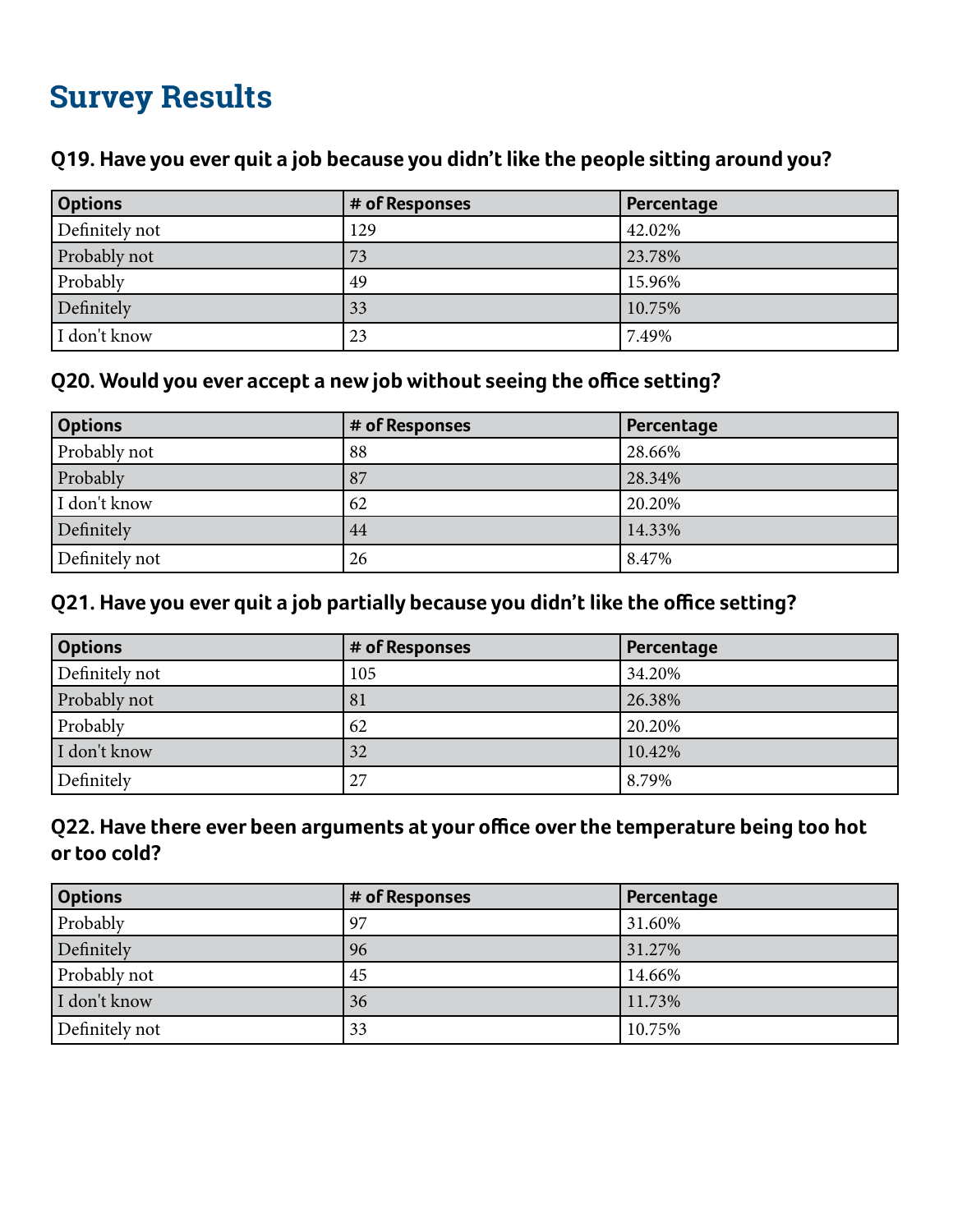#### **Q23. Would it be a good idea to let the Employee of the Month decide the office temp for that month?**

| <b>Options</b> | # of Responses | Percentage |
|----------------|----------------|------------|
| Definitely not | 128            | 41.69%     |
| Probably not   | 95             | 30.94%     |
| I don't know   | 42             | 13.68%     |
| Probably       | 23             | 7.49%      |
| Definitely     | 19             | 6.19%      |

#### **Q24. Do you try to avoid using the restroom at your office?**

| <b>Options</b> | # of Responses | Percentage |
|----------------|----------------|------------|
| Definitely not | 176            | 57.33%     |
| Probably not   | 64             | 20.85%     |
| Probably       | 38             | 12.38%     |
| Definitely     | 19             | 6.19%      |
| I don't know   | 10             | 3.26%      |

#### **Q25. Are you concerned about your safety when alone at the office after hours?**

| <b>Options</b> | # of Responses | Percentage |
|----------------|----------------|------------|
| Definitely not | 133            | 43.32%     |
| Probably not   | 81             | 26.38%     |
| Probably       | 39             | 12.70%     |
| I don't know   | 34             | 11.07%     |
| Definitely     | 20             | 6.51%      |

#### **Q26. Will you tolerate a boring meeting as long as there's food?**

| <b>Options</b> | # of Responses | Percentage |
|----------------|----------------|------------|
| Probably       | 131            | 42.67%     |
| Definitely     | 82             | 26.71%     |
| I don't know   | 45             | 14.66%     |
| Probably not   | 37             | 12.05%     |
| Definitely not | 12             | 3.91%      |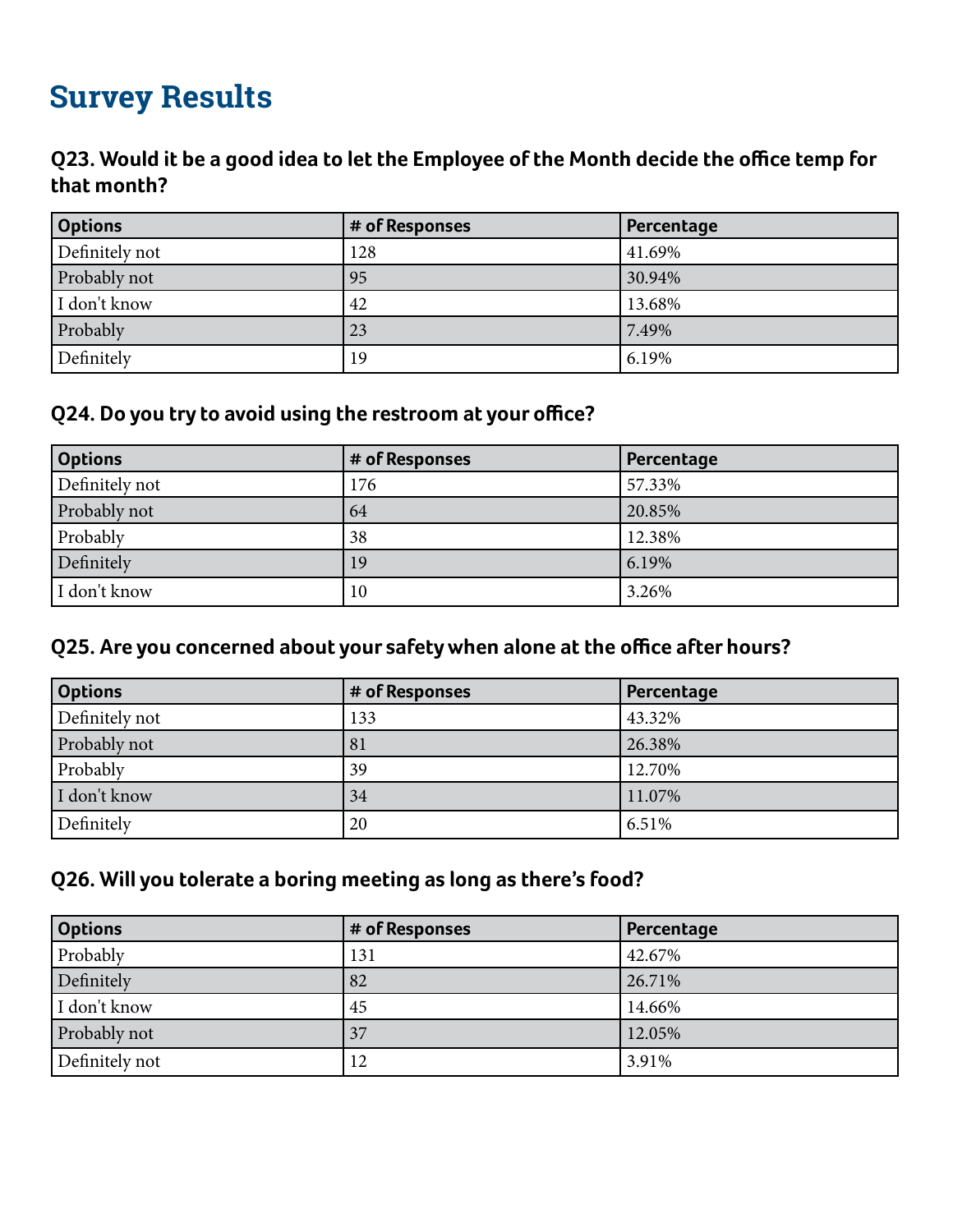#### **Q27. Have you ever lied when asked "How was your weekend" because you didn't want to admit how boring it was?**

| <b>Options</b> | # of Responses | Percentage |
|----------------|----------------|------------|
| Probably       | 94             | 30.82%     |
| Definitely not | 66             | 21.64%     |
| Definitely     | 65             | 21.31%     |
| Probably not   | 59             | 19.34%     |
| I don't know   | 21             | 6.89%      |

#### **Q28. When you ask someone at work how their weekend was, how much do you really care about their answer?**

| <b>Options</b> | # of Responses | Percentage |
|----------------|----------------|------------|
| Somewhat       | 136            | 44.59%     |
| A little       | 72             | 23.61%     |
| A lot          | 63             | 20.66%     |
| Not at all     | 34             | 11.15%     |

#### **Q29. Would you quit your job tomorrow if you won the lottery?**

| <b>Options</b> | # of Responses | Percentage |
|----------------|----------------|------------|
| Definitely     | 110            | 36.07%     |
| Probably       | 70             | 22.95%     |
| Probably not   | 64             | 20.98%     |
| I don't know   | 42             | 13.77%     |
| Definitely not | 19             | 6.23%      |